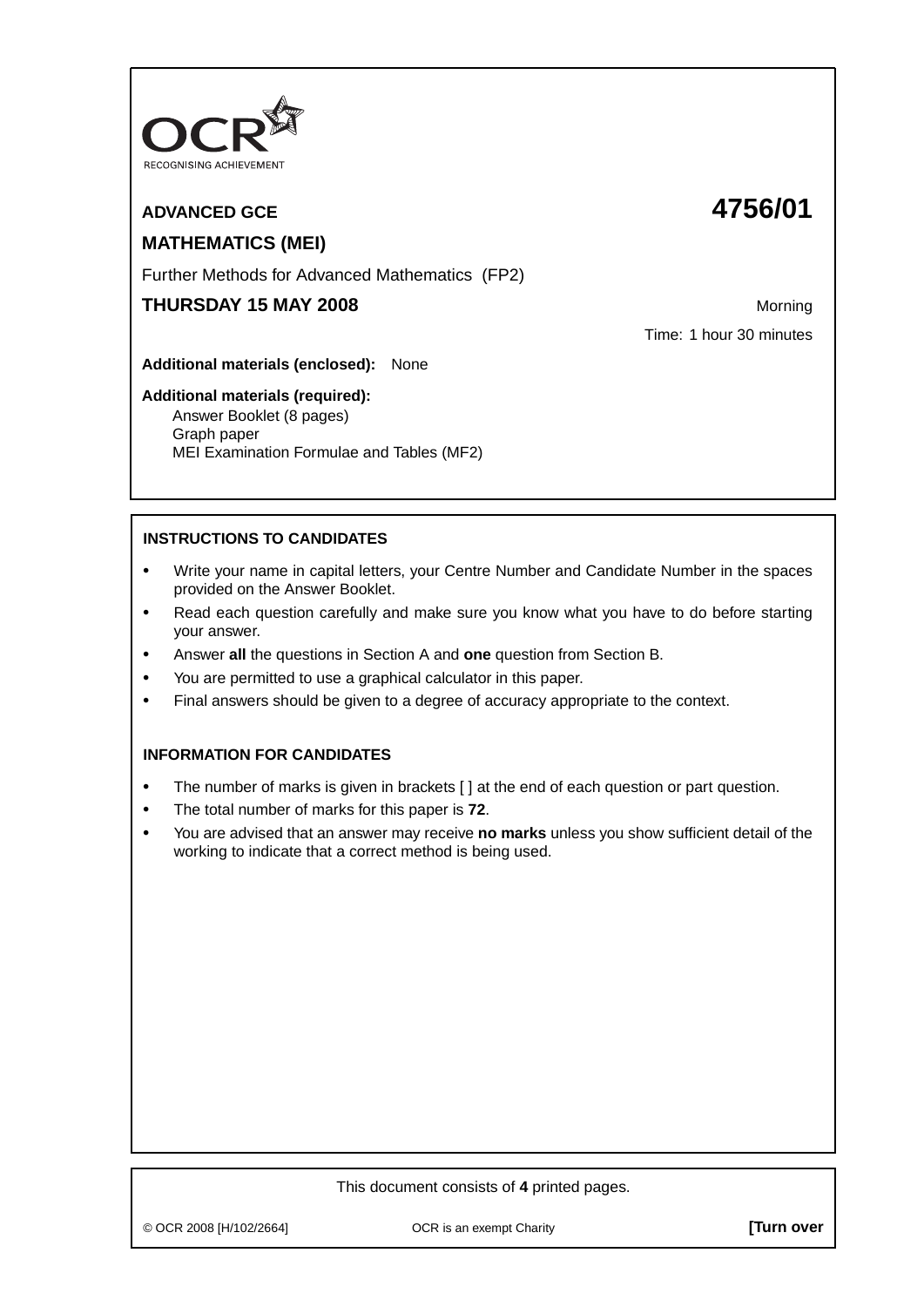#### **Section A** (54 marks)

**2**

#### **Answer all the questions**

- **1** (a) A curve has cartesian equation  $(x^2 + y^2)^2 = 3xy^2$ .
	- (i) Show that the polar equation of the curve is  $r = 3 \cos \theta \sin^2 \theta$ . [3]
	- **(ii)** Hence sketch the curve. [3]

**(b)** Find the exact value of 
$$
\int_0^1 \frac{1}{\sqrt{4 - 3x^2}} dx.
$$
 [5]

(c) (i) Write down the series for ln(1 + *x*) and the series for ln(1 − *x*), both as far as the term in  $x^5$ . [2]

**(ii)** Hence find the first three non-zero terms in the series for ln  $\frac{1+x}{x}$ 1 − *x*  $\left[2\right]$ 

(iii) Use the series in part (ii) to show that 
$$
\sum_{r=0}^{\infty} \frac{1}{(2r+1)4^r} = \ln 3.
$$
 [3]

**2** You are given the complex numbers  $z = \sqrt{32}(1 + j)$  and  $w = 8(\cos \frac{7}{12}\pi + j \sin \frac{7}{12}\pi)$ .

- (i) Find the modulus and argument of each of the complex numbers  $z, z^*$ ,  $zw$  and  $\frac{z}{w}$ . [7]
- (ii) Express  $\frac{z}{w}$  in the form  $a + bj$ , giving the exact values of *a* and *b*. [2]
- (iii) Find the cube roots of z, in the form  $re^{j\theta}$ , where  $r > 0$  and  $-\pi < \theta \le \pi$ . [4]
- **(iv)** Show that the cube roots of z can be written as

$$
k_1 w^*
$$
,  $k_2 z^*$  and  $k_3 jw$ ,

where  $k_1$ ,  $k_2$  and  $k_3$  are real numbers. State the values of  $k_1$ ,  $k_2$  and  $k_3$ . [5]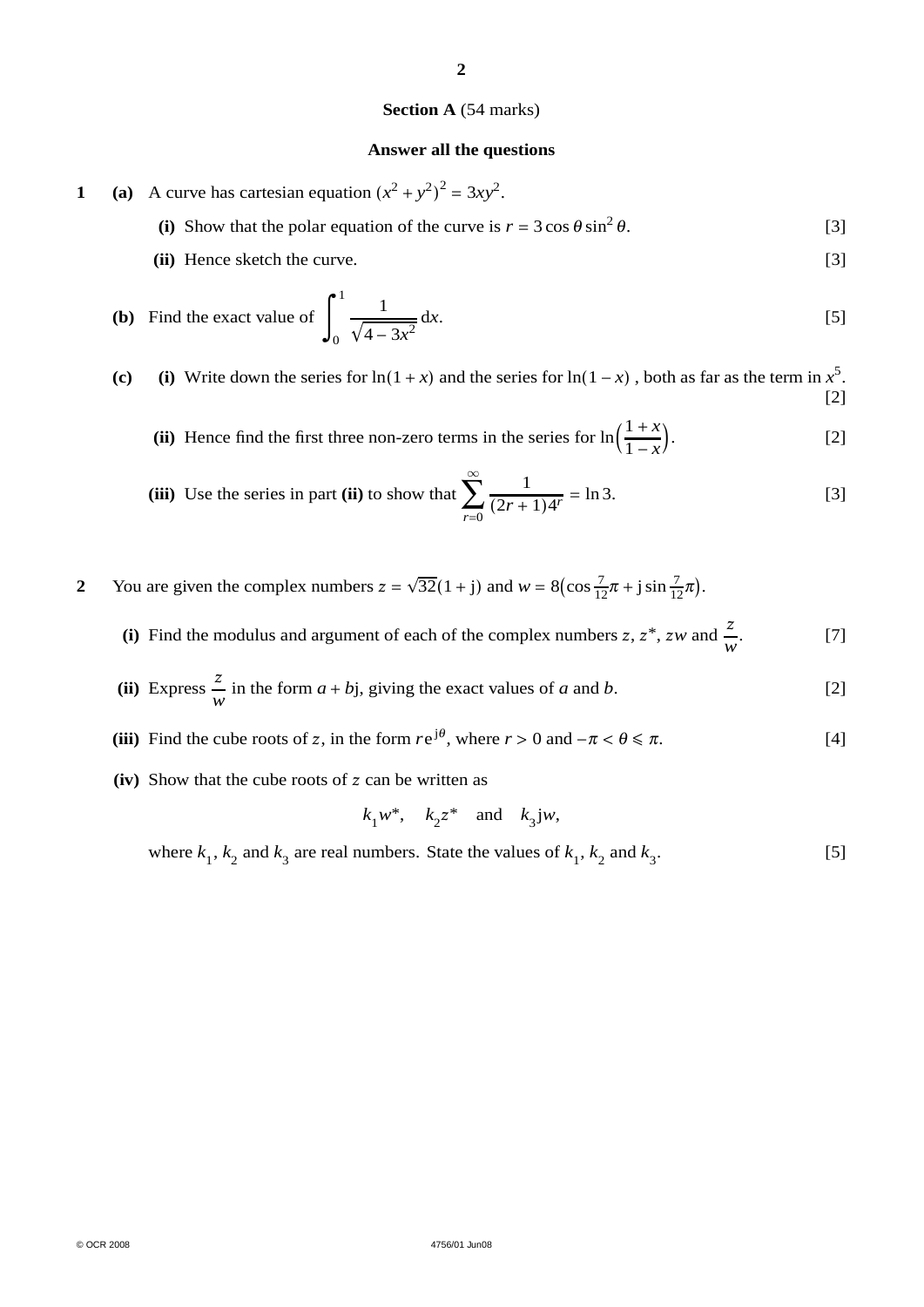**3** (i) Given the matrix  $Q = \begin{bmatrix} 1 & 0 \\ 0 & 1 \end{bmatrix}$ 2 −1 *k*  $\begin{pmatrix} 1 & 0 & 1 \\ 3 & 1 & 2 \end{pmatrix}$  (where  $k \neq 3$ ), find **Q**<sup>-1</sup> in terms of *k*.

Show that, when 
$$
k = 4
$$
,  $\mathbf{Q}^{-1} = \begin{pmatrix} -1 & 6 & -1 \\ 1 & -8 & 2 \\ 1 & -5 & 1 \end{pmatrix}$ . [6]

The matrix **M** has eigenvectors 2 1 3  $\vert \cdot \vert$ −1  $\boldsymbol{0}$ 1 and 4 1 2 , with corresponding eigenvalues 1, −1 and 3 respectively.

- **(ii)** Write down a matrix **P** and a diagonal matrix **D** such that  $P^{-1}MP = D$ , and hence find the matrix **M**. [7]
- **(iii)** Write down the characteristic equation for **M**, and use the Cayley-Hamilton theorem to find integers *a*, *b* and *c* such that  $M^4 = aM^2 + bM + cI$ . [5]

#### **Section B** (18 marks)

#### **Answer one question**

#### *Option 1: Hyperbolic functions*

**4 (i)** Starting from the definitions of sinh *x* and cosh *x* in terms of exponentials, prove that

$$
\cosh^2 x - \sinh^2 x = 1. \tag{3}
$$

- (ii) Solve the equation  $4 \cosh^2 x + 9 \sinh x = 13$ , giving the answers in exact logarithmic form. [6]
- **(iii)** Show that there is only one stationary point on the curve

$$
y = 4\cosh^2 x + 9\sinh x,
$$

and find the *y*-coordinate of the stationary point. [4]

(iv) Show that 
$$
\int_0^{\ln 2} (4 \cosh^2 x + 9 \sinh x) dx = 2 \ln 2 + \frac{33}{8}.
$$
 [5]

#### **[Question 5 is printed overleaf.]**